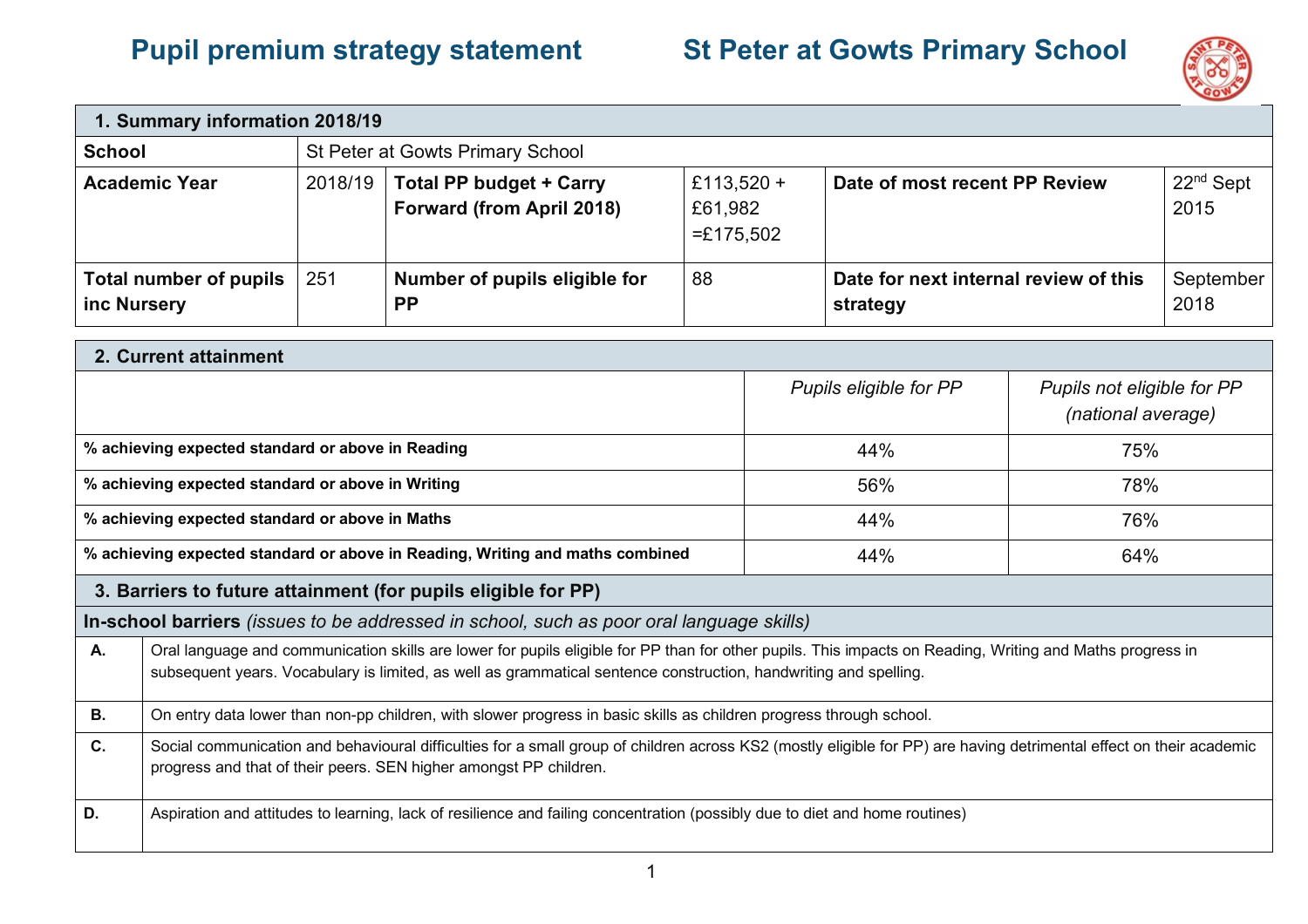|           | <b>External barriers</b> (issues which also require action outside school, such as low attendance rates)                                                                                                                                                                                                                                                                                                                          |                                                                                                                                                                                                                                     |  |  |  |
|-----------|-----------------------------------------------------------------------------------------------------------------------------------------------------------------------------------------------------------------------------------------------------------------------------------------------------------------------------------------------------------------------------------------------------------------------------------|-------------------------------------------------------------------------------------------------------------------------------------------------------------------------------------------------------------------------------------|--|--|--|
| E         | Lower attendance and punctuality rates for pupils eligible for PP were below that for all children. This reduces their school hours or prevents them accessing the<br>start of lessons to fall behind on average- use of PSA and TAs to ensure no child is left behind. However this is now improving through provision being provided<br>and we need to continue to ensure PP and Non PP children have similar attendance rates. |                                                                                                                                                                                                                                     |  |  |  |
| F         | Poor nutrition and health attributed to many children not accessing a balanced diet                                                                                                                                                                                                                                                                                                                                               |                                                                                                                                                                                                                                     |  |  |  |
| G         | Family issues such as domestic violence, single parenthood, worklessness etc                                                                                                                                                                                                                                                                                                                                                      |                                                                                                                                                                                                                                     |  |  |  |
| н         | Housing issues - overcrowding, housing conditions, noise levels and lack of routines impacting emotional stability of pupils, tiredness and well-being                                                                                                                                                                                                                                                                            |                                                                                                                                                                                                                                     |  |  |  |
|           | Trauma and other mental health issues in the family and/ or child including loss and bereavement of loved ones                                                                                                                                                                                                                                                                                                                    |                                                                                                                                                                                                                                     |  |  |  |
| J         | Lack of life experience and lack of support / ability to support learning and home                                                                                                                                                                                                                                                                                                                                                |                                                                                                                                                                                                                                     |  |  |  |
| K         | Safeguarding and welfare issues, sometimes with social services involvement                                                                                                                                                                                                                                                                                                                                                       |                                                                                                                                                                                                                                     |  |  |  |
| 4.        | Desired outcomes (Desired outcomes and how they will be measured)<br>Success criteria                                                                                                                                                                                                                                                                                                                                             |                                                                                                                                                                                                                                     |  |  |  |
| А.        | Improve communication and language skills for pupils eligible for PP in the Early Years<br>and KS1                                                                                                                                                                                                                                                                                                                                | Pupils' eligible for PP in Reception can make rapid progress by the end<br>of the year, so that all pupils eligible for PP meet age related<br>expectations. This will impact positively on Phonics in Year 1 and SATS<br>in Year 2 |  |  |  |
| <b>B.</b> | Higher rates of progress across all key stages for pupils eligible for PP including a<br>higher percentage of PP children achieving at greater depth especially in writing                                                                                                                                                                                                                                                        | Pupils eligible for PP name accelerated progress as 'other' pupils<br>identified, across Key Stage 2 in Reading, Writing and Maths                                                                                                  |  |  |  |
| C.        | Social, emotional, communication and behavioural difficulties of children across KS2<br>addressed.                                                                                                                                                                                                                                                                                                                                | Fewer behaviour incidents recorded in Safe and Well books, reduced<br>number of red cards. Pupils perform in line with peers.<br>Peer mediators and use of Beastly brilliance                                                       |  |  |  |
| D.        | Parents of children eligible for PP engage with their children's learning and<br>encourage/support the high aspirations of the school.                                                                                                                                                                                                                                                                                            | Parents of pupils eligible for PP to meetings, homework workshops,<br>adult learning sessions to support their child. Use of parents evening for<br>training- opportunities for family learning.                                    |  |  |  |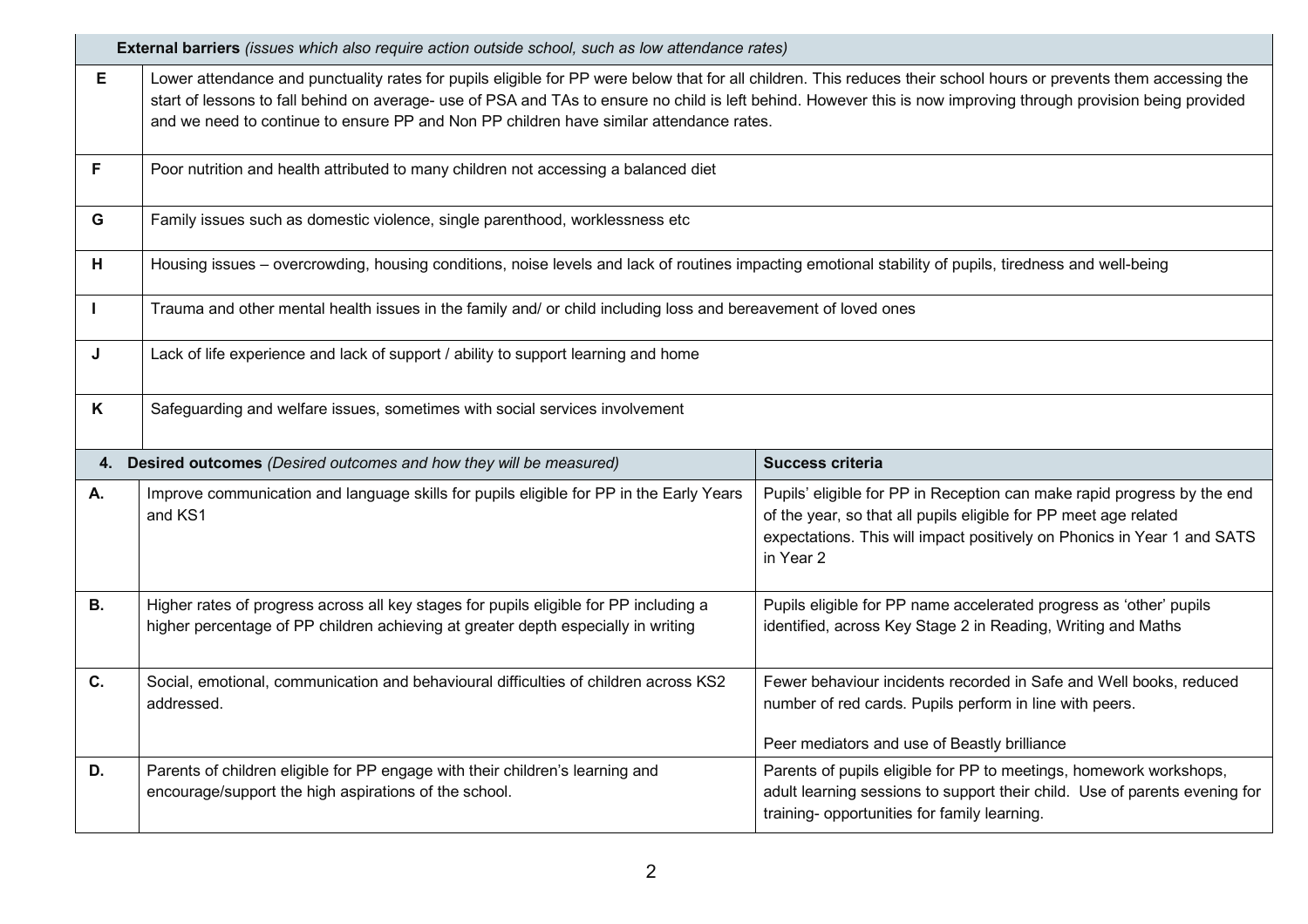| D.    | Increase resilience of children in receipt of PP.                                                                                                                                                                                         | Pupils eligible for PP make accelerated progress across Key Stages in<br>Reading, Writing and Maths through focussed intervention programmes<br>led by trained TAs every afternoons and a designated PP teacher 3 days<br>weekly.                                    |
|-------|-------------------------------------------------------------------------------------------------------------------------------------------------------------------------------------------------------------------------------------------|----------------------------------------------------------------------------------------------------------------------------------------------------------------------------------------------------------------------------------------------------------------------|
| Ε.    | Continued improved attendance and increased punctuality rates for eligible for PP.                                                                                                                                                        | Reduce the number of persistent absentees/lateness among pupils<br>eligible for PP to 5% or below. Continue to improve attendance for<br>children. Use of PSA to support attendance matters- leaflet, home visits,<br>leading TACs                                   |
| F.    | All children are well fed and feel prepared for the day ahead. Have the 'brain power'<br>and sustainability to succeed.                                                                                                                   | All children in KS2 receive a fruit snack throughout the morning, in order<br>to provide them with nutrition and energy and PP children in receipt of<br>milk. Fuel for School weekly deliveries to help families access healthy<br>food on a pay as you feel basis. |
| G/H/K | Family issues such as domestic violence, single parenthood, worklessness etc<br>Housing issues - overcrowding, housing conditions, noise levels and lack of routines<br>impacting emotional stability of pupils, tiredness and well-being | PSA to support families who are vulnerable, offering signposting to<br>services, working proactively to support families through EHA process<br>within the TAC arena and beyond. All families supported who need it.                                                 |
| ı.    | Counselling and mentoring services ensure that children who are suffering a trauma<br>receive the appropriate support and mentoring.                                                                                                      | Children identified effectively to ensure opportunities meet the need.<br>Feedback shows counselling and mentoring is effective.                                                                                                                                     |
| J.    | Provide children with a range of opportunities for enrichment and engagement<br>throughout the Curriculum                                                                                                                                 | PP children subsided for educational visits and enrichment opportunities,<br>varying dependent on parents' needs. No child to not attend a<br>club/experience due to financial hardship.                                                                             |

| <b>Intervention</b>      | Description of in school use                                                                                                                                                                                                                                                                                                                                                                                        | Amount<br>allocated<br>Total: | <b>Impact Summary 2018/19</b> |
|--------------------------|---------------------------------------------------------------------------------------------------------------------------------------------------------------------------------------------------------------------------------------------------------------------------------------------------------------------------------------------------------------------------------------------------------------------|-------------------------------|-------------------------------|
| Teaching and<br>Learning | Employment of a fully qualified teacher for 3 days a week for KS2 and to<br>provide quality first teaching for the Pupil Premium group in order to help<br>children to make accelerated progress and to meet or exceed national<br>attainment expectations<br>Higher rates of progress across all key stages for pupils eligible for PP<br>including a higher percentage of PP children achieving at greater depth. | £27,961                       |                               |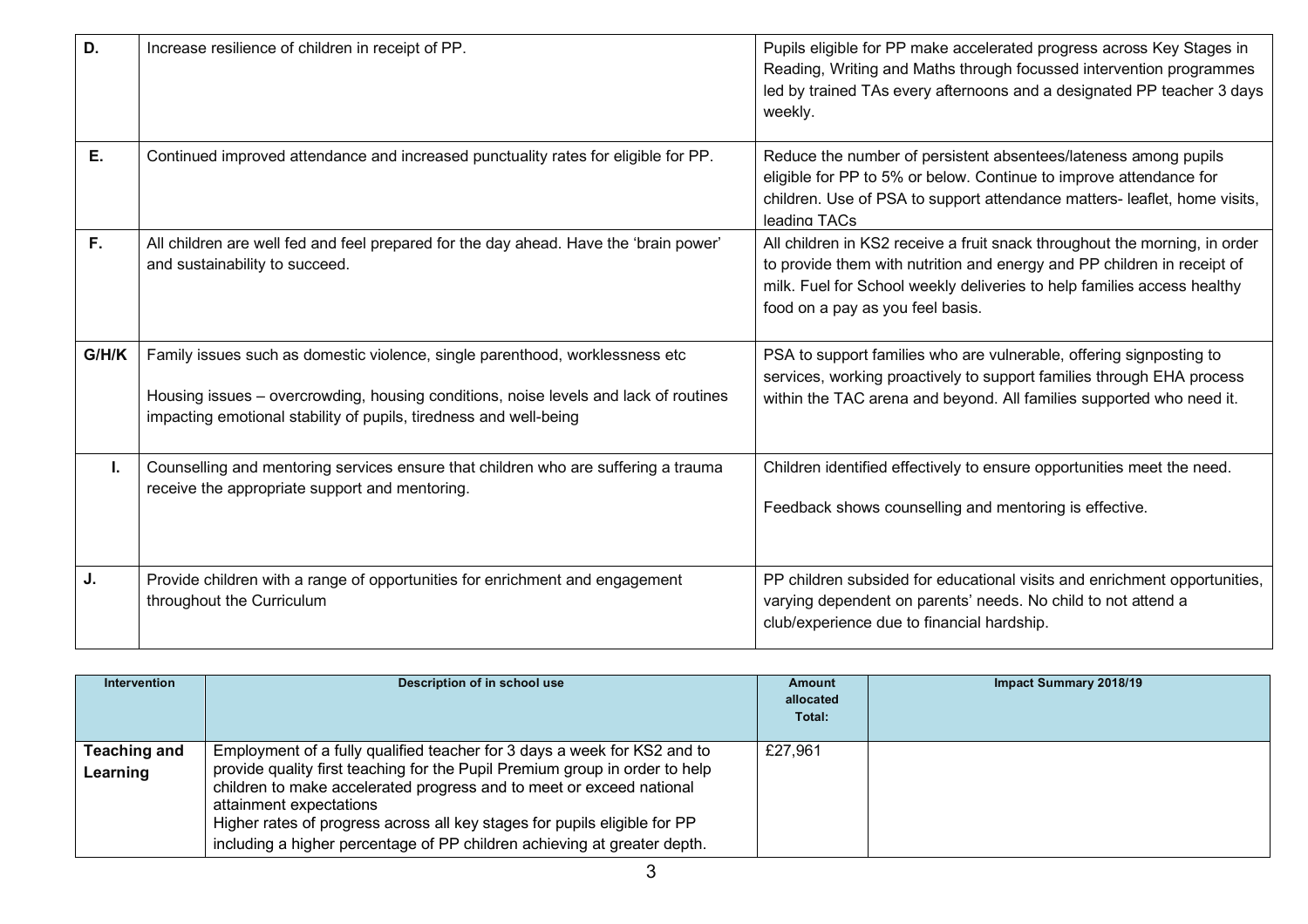| <b>Teaching and</b><br>Learning    | Employment of a fully qualified teacher for 1 1/2 days a week for KS1 and to<br>provide quality first teaching for the Pupil Premium group in order to help<br>children to make accelerated progress and to meet or exceed national<br>attainment expectations<br>Higher rates of progress across all key stages for pupils eligible for PP<br>including a higher percentage of PP children achieving at greater depth. | £13,399          |  |
|------------------------------------|-------------------------------------------------------------------------------------------------------------------------------------------------------------------------------------------------------------------------------------------------------------------------------------------------------------------------------------------------------------------------------------------------------------------------|------------------|--|
| <b>Employment of</b><br><b>PSA</b> | Increased attendance and punctuality rates for pupils eligible for PP. Provide<br>increased support for parents at the end of a school day. Employ PSA for<br>23hours                                                                                                                                                                                                                                                   | £14,729          |  |
| <b>TA</b><br><b>Interventions</b>  | TA s deployed throughout school in Year 1- Year 6 working with PP children<br>to support good progress                                                                                                                                                                                                                                                                                                                  | £32,139          |  |
| <b>TA</b><br><b>Interventions</b>  | TA in Reception working with PP children to support good progress                                                                                                                                                                                                                                                                                                                                                       | £5,090           |  |
| <b>Curriculum</b><br>and Nutrition | Provide Fruit to all children in KS2 and ensuring all PP children in school are<br>given milk daily. Daily salad bar at lunch time and also Fuel For School<br>initiative to promote healthy eating both at school and at home.                                                                                                                                                                                         | £9,680           |  |
| Inclusion and<br><b>Behaviour</b>  | Provide counselling for KS2 children using CASY                                                                                                                                                                                                                                                                                                                                                                         | £2,850           |  |
| Inclusion and<br><b>Behaviour</b>  | Employ Energise 2 afternoons per week to work with PP children in Key<br>Stage 2 on self-esteem, social skills and attitude to learning                                                                                                                                                                                                                                                                                 | £4,320           |  |
| Inclusion and<br><b>Enrichment</b> | Offer parents of PP children financial support to allow children to attend any<br>enrichment activities, including educational visits and residentials.                                                                                                                                                                                                                                                                 | £4,000           |  |
| Inclusion and<br><b>Enrichment</b> | Employ Pete the Music Man once a weekly for Breakfast and After- School<br>club to engage children through music and enjoyment. Encourage PP<br>children to attend                                                                                                                                                                                                                                                      | £3,960           |  |
| <b>Inclusion</b>                   | • 1:1 Booster Session for PP children in Y6 - January to May<br>Booster Session for PP children in Y6/Y2 from January- July for 2<br>days a week (Qualified Teacher)                                                                                                                                                                                                                                                    | £1,250<br>£7,040 |  |
| <b>Recruitment</b>                 | 2 x TLRs to retain outstanding teachers and lead initiatives to benefit PP<br>children within school                                                                                                                                                                                                                                                                                                                    | £3,677           |  |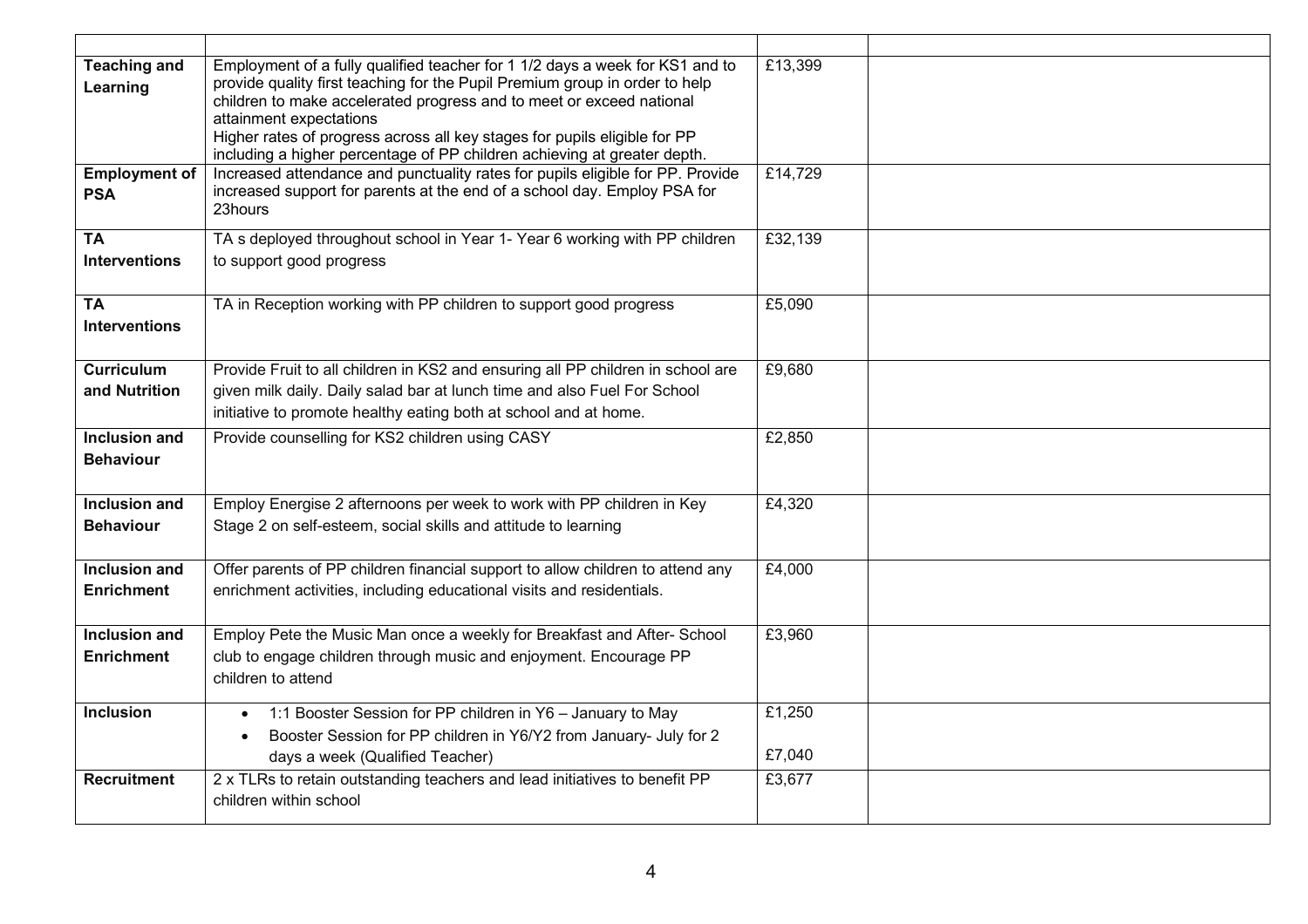| Speech and<br>Language | Employment of drama teacher to run sessions and after school club<br>promoting story-telling and oral language in the early years | £1,250 |  |  |
|------------------------|-----------------------------------------------------------------------------------------------------------------------------------|--------|--|--|
| <b>Enrichment</b>      | Thorpe partnership to enrich children's experiences of a rural school                                                             | £2,493 |  |  |
| Total Spend: £129,257  |                                                                                                                                   |        |  |  |

## **Below is a breakdown of expenditure from the previous year spending and impact: 2017/18**

## **Pupil Premium Strategy 2017/18**

| <b>Academic Year</b>                  |     | 2017-18   Total PP budget 2017-18          | £108,240 | Date of most recent PP Review                     | $22nd$ Sept       |
|---------------------------------------|-----|--------------------------------------------|----------|---------------------------------------------------|-------------------|
|                                       |     | <b>Carry forward:</b>                      | £54,776  |                                                   | 2015              |
|                                       |     | <b>Total PP budget</b>                     | £163,016 |                                                   |                   |
| Total number of pupils<br>inc Nursery | 235 | Number of pupils eligible for<br><b>PP</b> | 82       | Date for next internal review of this<br>strategy | September<br>2018 |

| <b>Intervention</b>                | <b>Description of in school use</b>                                                                                                                                                                                                                                                                                                                                                                                             | <b>Amount allocated</b><br>Total: | <b>Impact Summary</b><br>2017/18                                                                                                                                                                                                                                                                                                                                                                                                                                                                                                                              |
|------------------------------------|---------------------------------------------------------------------------------------------------------------------------------------------------------------------------------------------------------------------------------------------------------------------------------------------------------------------------------------------------------------------------------------------------------------------------------|-----------------------------------|---------------------------------------------------------------------------------------------------------------------------------------------------------------------------------------------------------------------------------------------------------------------------------------------------------------------------------------------------------------------------------------------------------------------------------------------------------------------------------------------------------------------------------------------------------------|
| <b>Teaching and</b><br>Learning    | Employment of a fully qualified teacher for 3<br>days a week for KS2 and to provide quality<br>first teaching for the Pupil Premium group in<br>order to help children to make accelerated<br>progress and to meet or exceed national<br>attainment expectations<br>Higher rates of progress across all key stages<br>for pupils eligible for PP including a higher<br>percentage of PP children achieving at greater<br>depth. | £27,708                           | Data shows increased progress of PP children throughout KS2 with a particular<br>emphasis on Year 6. Children were re-grouped with targeted support and planning<br>to accelerate progress. The PP teacher supported whole class grammar teaching,<br>and writing with a focus on GD writers in summer term in Year 6.<br>There was accelerated progress for PP children across KS2, but the gap was<br>wider in KS1, this needs to be addressed next year. There was reduced PP<br>timetabling due to deployment of PP teacher to support our NQT in Year 6. |
| <b>Employment of</b><br><b>PSA</b> | Increased attendance and punctuality rates for<br>pupils eligible for PP. Provide increased<br>support for parents at the end of a school day.<br>Employ PSA for 23hours                                                                                                                                                                                                                                                        | £14,042                           | PSA has worked tirelessly to improve the punctuality and attendance of children,<br>ensuring they have access to all support networks available and are aware of any<br>help available to them. Attendance meetings, home visits, attendance matters<br>leaflet distributed. Data shows improved attendance for PP children, with no -                                                                                                                                                                                                                        |